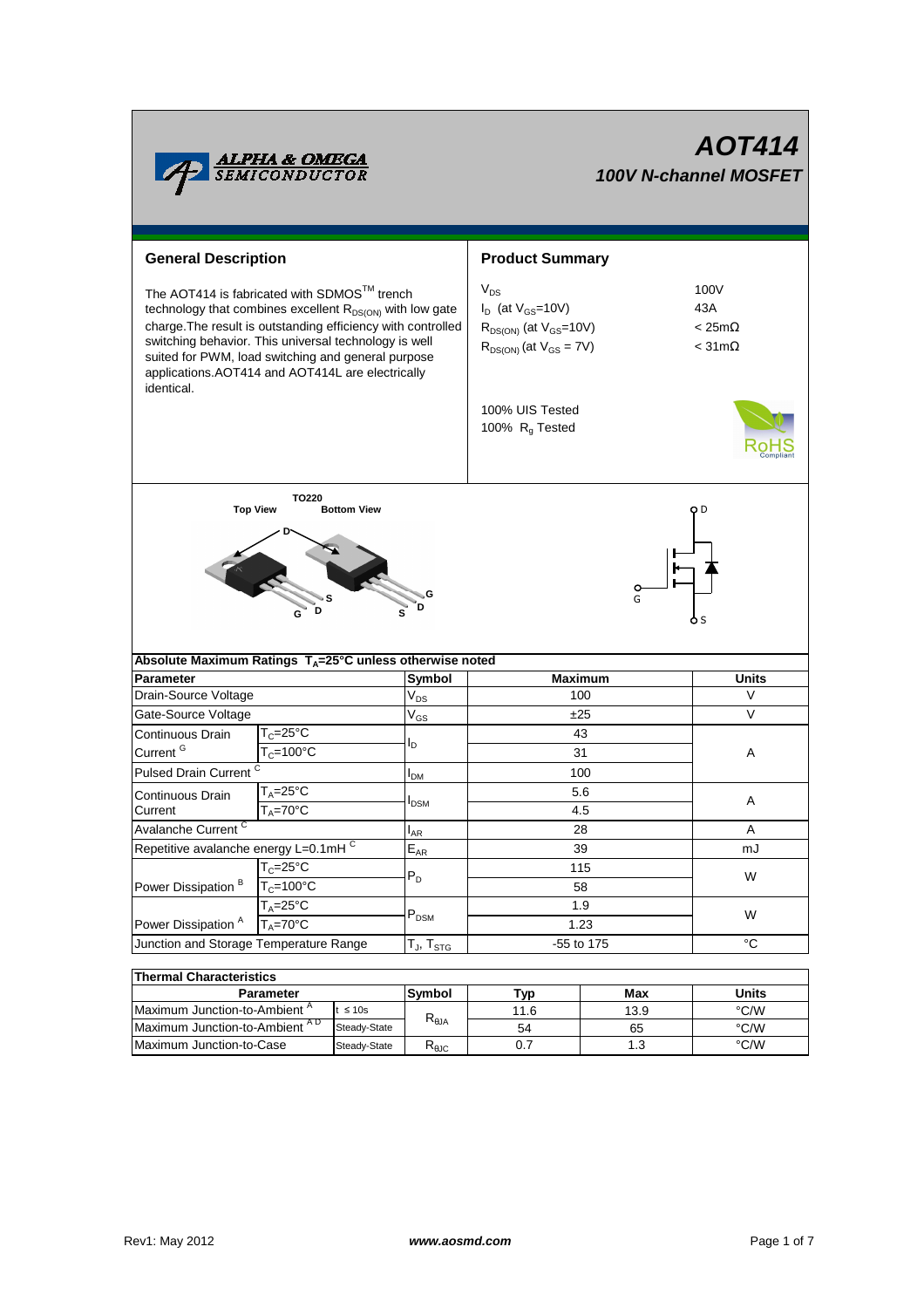

#### **Electrical Characteristics (TJ=25°C unless otherwise noted)**

| <b>Symbol</b>                           | Parameter                             | <b>Conditions</b>                                      | Min            | <b>Typ</b> | <b>Max</b> | <b>Units</b> |  |  |  |
|-----------------------------------------|---------------------------------------|--------------------------------------------------------|----------------|------------|------------|--------------|--|--|--|
| <b>STATIC PARAMETERS</b>                |                                       |                                                        |                |            |            |              |  |  |  |
| <b>BV<sub>DSS</sub></b>                 | Drain-Source Breakdown Voltage        | $I_D = 250 \mu A$ , $V_{GS} = 0V$                      | 100            |            |            | $\vee$       |  |  |  |
| $I_{DSS}$                               | Zero Gate Voltage Drain Current       | $V_{DS}$ =100V, $V_{GS}$ =0V                           |                |            | 10         | μA           |  |  |  |
|                                         |                                       | $T_{J} = 55^{\circ}C$                                  |                |            | 50         |              |  |  |  |
| $I_{GSS}$                               | Gate-Body leakage current             | $V_{DS} = 0V$ , $V_{GS} = \pm 25V$                     |                |            | 100        | nA           |  |  |  |
| $\mathsf{V}_{\mathsf{GS}(\mathsf{th})}$ | Gate Threshold Voltage                | V <sub>DS</sub> =V <sub>GS</sub> I <sub>D</sub> =250µA | $\overline{2}$ | 3.3        | 4          | $\vee$       |  |  |  |
| $I_{D(ON)}$                             | On state drain current                | $V_{GS}$ =10V, $V_{DS}$ =5V                            | 100            |            |            | A            |  |  |  |
|                                         | Static Drain-Source On-Resistance     | $V_{GS}$ =10V, $I_D$ =20A                              |                | 20.5       | 25         | $m\Omega$    |  |  |  |
| $R_{DS(ON)}$                            |                                       | $T_{\parallel} = 125^{\circ}C$                         |                | 36         | 43         |              |  |  |  |
|                                         |                                       | $V_{GS}$ =7V, $I_{D}$ =15A                             |                | 25         | 31         | $m\Omega$    |  |  |  |
| <b>g</b> <sub>FS</sub>                  | <b>Forward Transconductance</b>       | $V_{DS}$ =5V, $I_D$ =20A                               |                | 37         |            | S            |  |  |  |
| $V_{SD}$                                | Diode Forward Voltage                 | $IS=1A, VGS=0V$                                        |                | 0.66       | 1          | V            |  |  |  |
| $I_{\rm S}$                             | Maximum Body-Diode Continuous Current |                                                        |                |            | 40         | A            |  |  |  |
|                                         | <b>DYNAMIC PARAMETERS</b>             |                                                        |                |            |            |              |  |  |  |
| $C_{iss}$                               | <b>Input Capacitance</b>              |                                                        | 1400           | 1770       | 2200       | pF           |  |  |  |
| $\bar{C}_{\underline{oss}}$             | <b>Output Capacitance</b>             | $V_{GS}$ =0V, $V_{DS}$ =50V, f=1MHz                    | 115            | 165        | 214        | pF           |  |  |  |
| $C_{\rm rss}$                           | Reverse Transfer Capacitance          |                                                        | 33             | 55         | 80         | pF           |  |  |  |
| $R_{q}$                                 | Gate resistance                       | $V_{GS}$ =0V, $V_{DS}$ =0V, f=1MHz                     | 0.3            | 0.65       | 1.0        | Ω            |  |  |  |
|                                         | <b>SWITCHING PARAMETERS</b>           |                                                        |                |            |            |              |  |  |  |
| $Q_g(10V)$                              | <b>Total Gate Charge</b>              |                                                        | 14             | 28         | 42         | nC           |  |  |  |
| $\mathsf{Q}_{\text{gs}}$                | Gate Source Charge                    | $V_{GS}$ =10V, $V_{DS}$ =50V, $I_{D}$ =20A             | 4              | 9          | 14         | nC           |  |  |  |
| $\mathsf{Q}_{\text{gd}}$                | Gate Drain Charge                     |                                                        | 6              | 10         | 14         | nC           |  |  |  |
| $t_{D(on)}$                             | Turn-On DelayTime                     |                                                        |                | 12         |            | ns           |  |  |  |
| $\mathfrak{t}_{\mathsf{r}}$             | Turn-On Rise Time                     | $V_{GS}$ =10V, $V_{DS}$ =50V, R <sub>L</sub> =2.5Ω,    |                | 4          |            | ns           |  |  |  |
| $t_{D(off)}$                            | Turn-Off DelayTime                    | $R_{\text{GEN}} = 3\Omega$                             |                | 17         |            | ns           |  |  |  |
| $t_f$                                   | <b>Turn-Off Fall Time</b>             |                                                        |                | 5          |            | ns           |  |  |  |
| $t_{rr}$                                | Body Diode Reverse Recovery Time      | $I_F = 20A$ , dl/dt=100A/ $\mu$ s                      | 20             | 29         | 38         | ns           |  |  |  |
| $\mathsf{Q}_{\mathsf{rr}}$              | Body Diode Reverse Recovery Charge    | $I_F = 20A$ , dl/dt=100A/us                            | 25             | 36         | 46         | nC           |  |  |  |
| $t_{rr}$                                | Body Diode Reverse Recovery Time      | $I_F = 20A$ , dl/dt=500A/ $\mu$ s                      | 12             | 20         | 26         | ns           |  |  |  |
| $\mathsf{Q}_{\mathsf{r}\mathsf{r}}$     | Body Diode Reverse Recovery Charge    | $I_F = 20A$ , dl/dt=500A/ $\mu$ s                      | 60             | 82         | 110        | nC           |  |  |  |

A. The value of R<sub>BJA</sub> is measured with the device mounted on 1in<sup>2</sup> FR-4 board with 2oz. Copper, in a still air environment with T<sub>A</sub> =25°C. The Power dissipation  $P_{DSM}$  is based on R  $_{BJA}$  and the maximum allowed junction temperature of 175° C. The value in any given application depends on the user's specific board design, and the maximum temperature of 175°C may be used if the PCB allows it.

B. The power dissipation P<sub>D</sub> is based on T<sub>J(MAX)</sub>=175°C, using junction-to-case thermal resistance, and is more useful in setting the upper<br>dissipation limit for cases where additional heatsinking is used.

C. Repetitive rating, pulse width limited by junction temperature T<sub>J(MAX)</sub>=175°C. Ratings are based on low frequency and duty cycles to keep initial  $T = 25^\circ$  C.

D. The  $R_{\thetaJA}$  is the sum of the thermal impedence from junction to case RqJC and case to ambient.

E. The static characteristics in Figures 1 to 6 are obtained using <300ms pulses, duty cycle 0.5% max. F. These curves are based on the junction-to-case thermal impedence which is measured with the device mounted to a large

heatsink, assuming a maximum junction temperature of T<sub>J(MAX)</sub>=175°C. The SOA curve provides a single pulse rating.

G. These tests are performed with the device mounted on 1 in<sup>2</sup> FR-4 board with 2oz. Copper, in a still air environment with T<sub>A=25°</sub> c.

COMPONENTS IN LIFE SUPPORT DEVICES OR SYSTEMS ARE NOT AUTHORIZED. AOS DOES NOT ASSUME ANY LIABILITY ARISING OUT OF SUCH APPLICATIONS OR USES OF ITS PRODUCTS. AOS RESERVES THE RIGHT TO IMPROVE PRODUCT DESIGN, FUNCTIONS AND RELIABILITY WITHOUT NOTICE.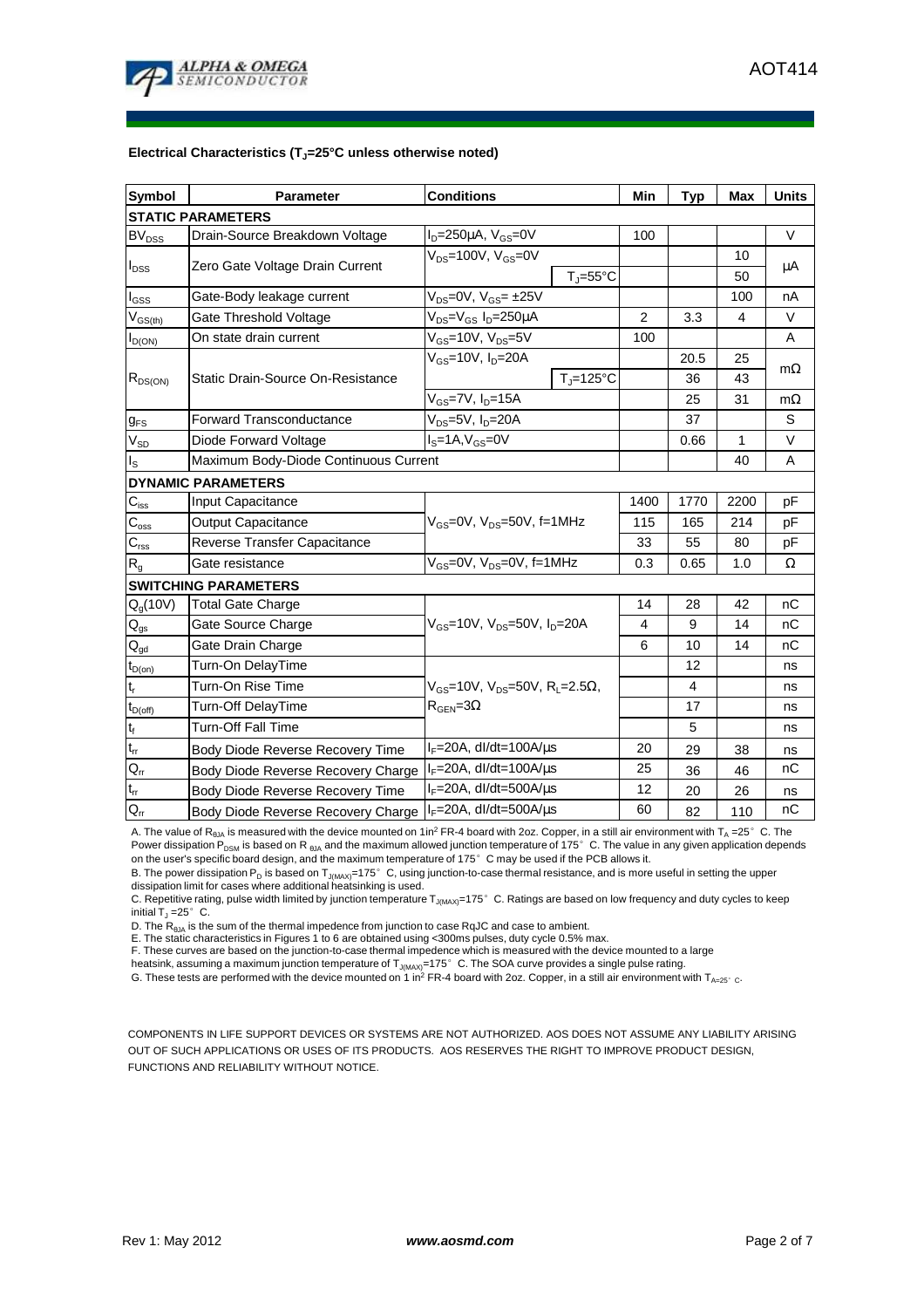

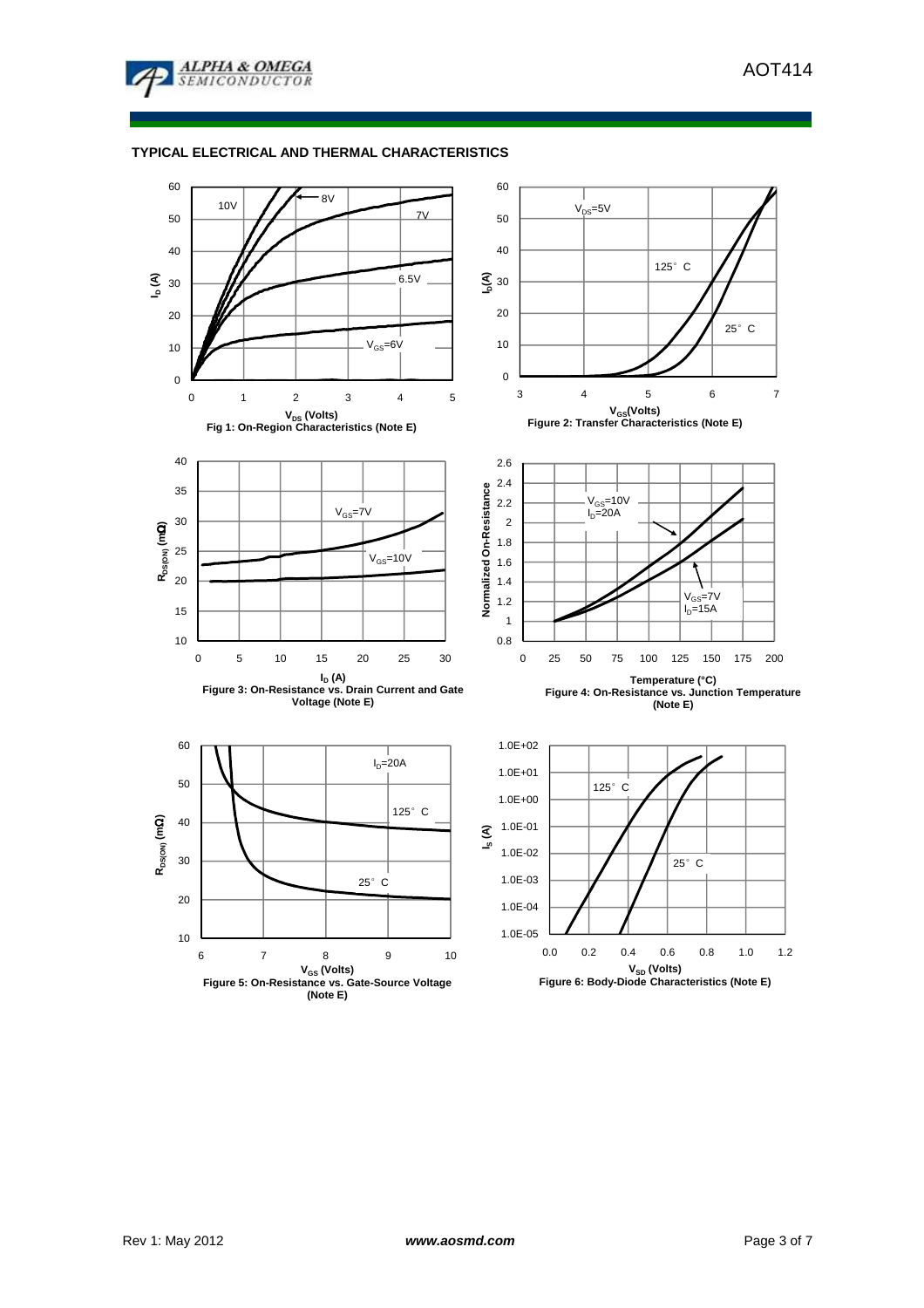



**Figure 11: Normalized Maximum Transient Thermal Impedance (Note F)**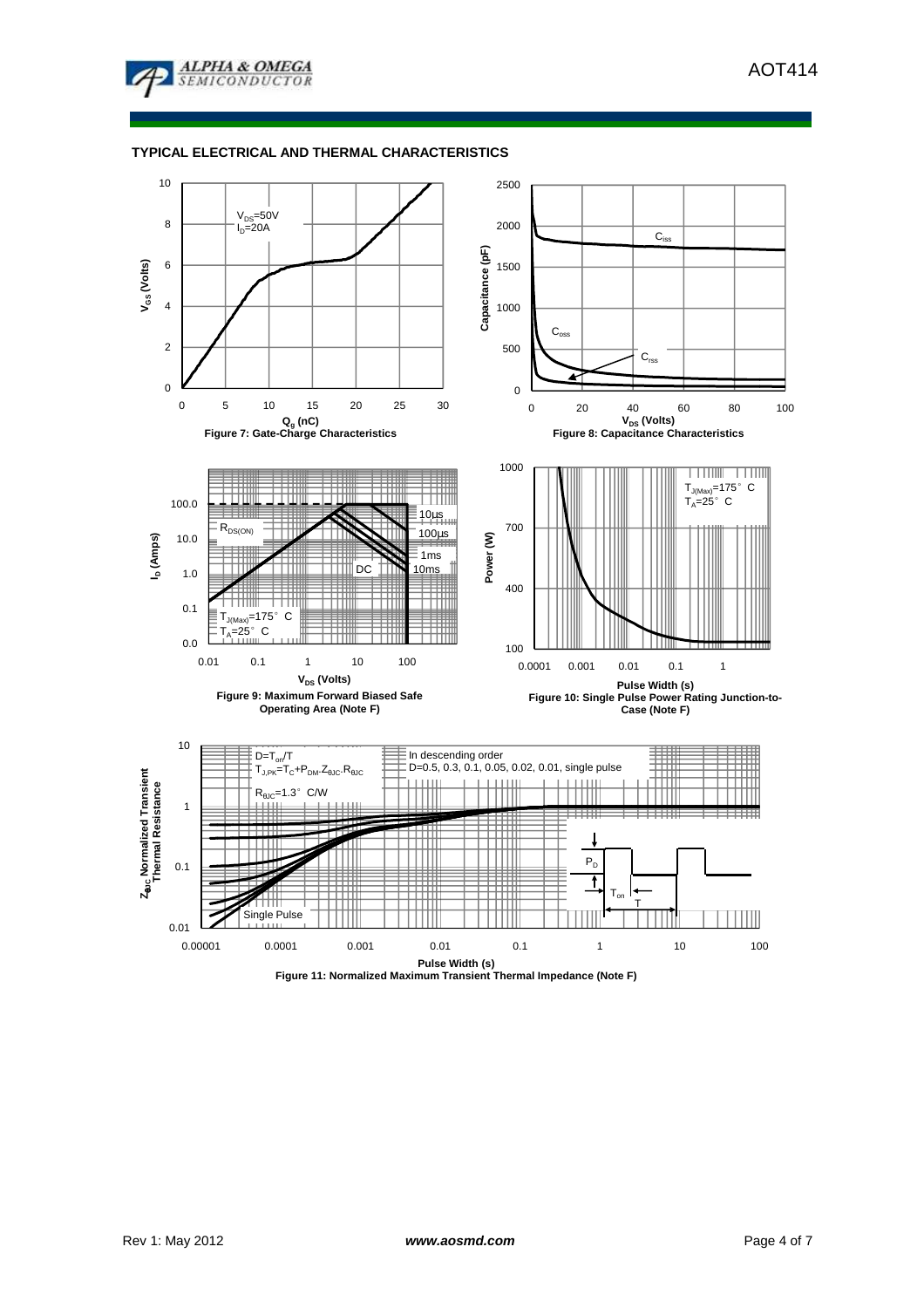



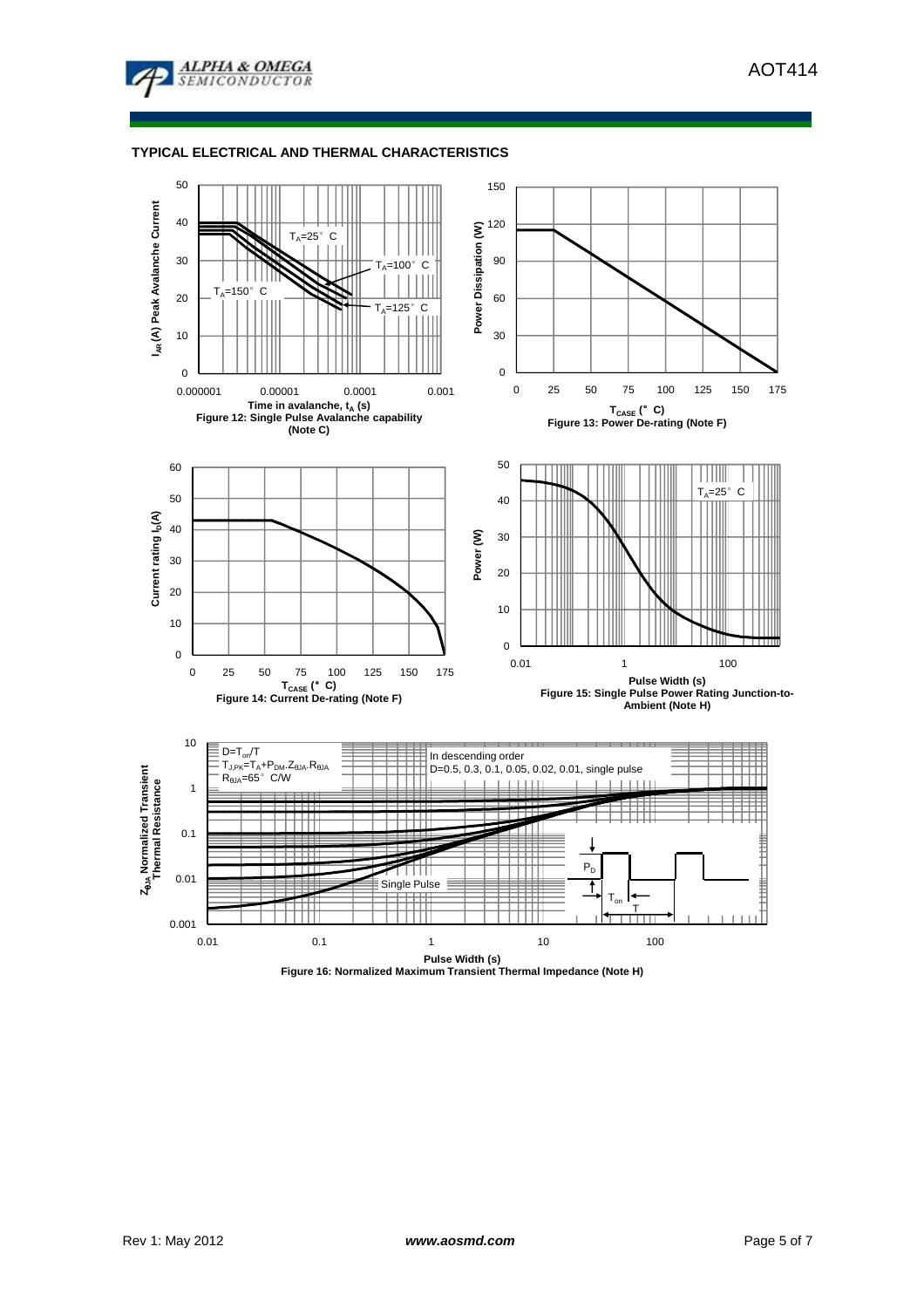